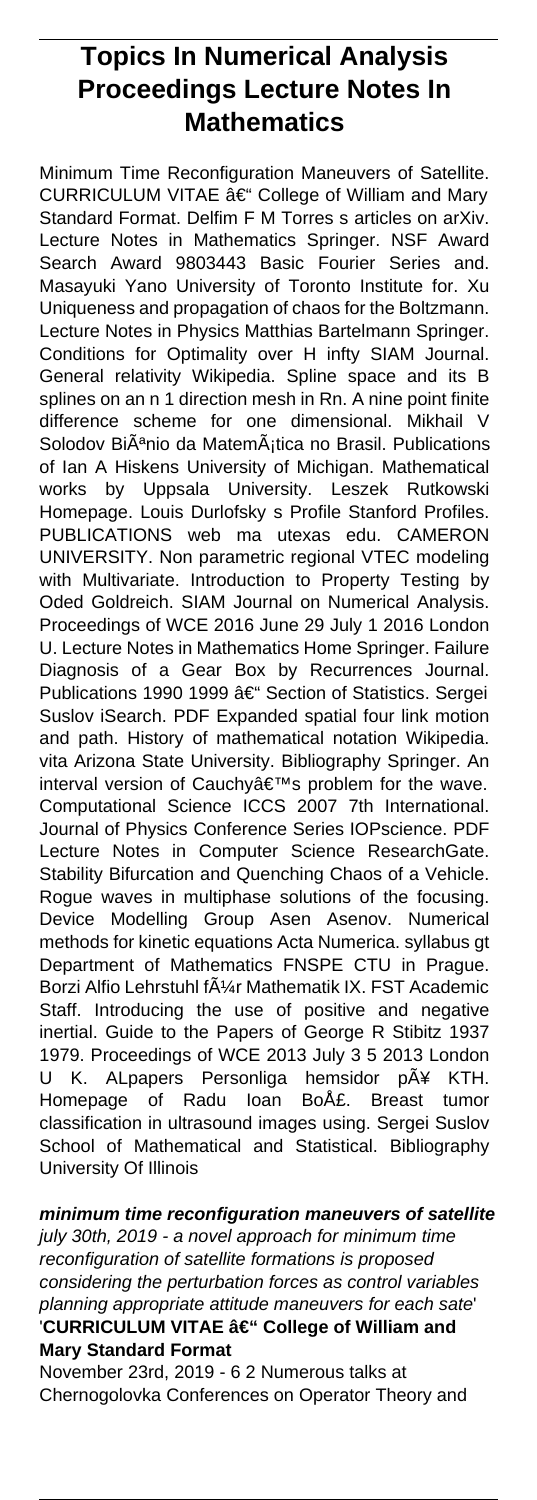### Com plex Analysis USSR 1981  $âf$  1989 3 Talks at Conferences on Functional Analysis and Operator Theory Novosi'

#### '**Delfim F M Torres S Articles On ArXiv**

December 17th, 2019 - Authors Omid S Fard Delfim F M Torres Mohadeseh R Zadeh

Comments This Is A Preprint Of A Paper Whose Final And Definite Form Is Published

In Applicable Analysis And Discrete Mathematics AADM ISSN 1452 8630 Printed

ISSN 2406 100X Online Available Online At This Http URL'

# '**LECTURE NOTES IN MATHEMATICS SPRINGER** DECEMBER 3RD, 2019 - LECTURE NOTES IN MATHEMATICS FOR INFORMATION ABOUT VOLS 1 925 PLEASE CONTACT YOUR BOOKA SELLER OR SPRINGER VERLAG VOL 926 GEOMETRIC TECHNIQUES IN GAUGE THEORIES'

### '**NSF AWARD SEARCH AWARD 9803443 BASIC FOURIER SERIES AND MAY 30TH, 2002 - ONE MAJOR EVENT IS THE DISCOVERY OF THE ASKEY WILSON POLYNOMIALS THERE ARE ALSO A VARIETY OF RECENT PROBLEMS IN ANALYSIS ALGEBRA AND COMBINATORICS RELATED TO Q SERIES IN THE CURRENT PROJECT WE PLAN TO INVESTIGATE BASIC FOURIER SERIES AND THEIR EXTENSIONS THIS IS QUITE A NEW AREA OF RESEARCH IN ANALYSIS**'

# '**Masayuki Yano University of Toronto Institute for** November 30th, 2019 - Masayuki Yano University of Toronto Institute for Aerospace Studies 4925 Du erin St Toronto M3H 5T6 and numerical analysis for partial di erential equations PDEs with applications in continuum

mechanics Current topics include a Online lecture notes 2 A T Patera M Yano Math Numerics amp Programming for Mechanical Engineers'

### '**Xu Uniqueness and propagation of chaos for the Boltzmann**

**December 18th, 2019 - Calcul Stochastique et ProblA** mes de Martingales Lecture Notes in Math **714 Springer Berlin 22 Jacod J and Shiryaev A N 2003 Limit Theorems for Stochastic Processes 2nd ed Grundlehren der Mathematischen Wissenschaften Fundamental Principles of Mathematical Sciences 288 Springer Berlin**'

'**lecture notes in physics matthias bartelmann springer** december 27th, 2019 - the series lecture notes in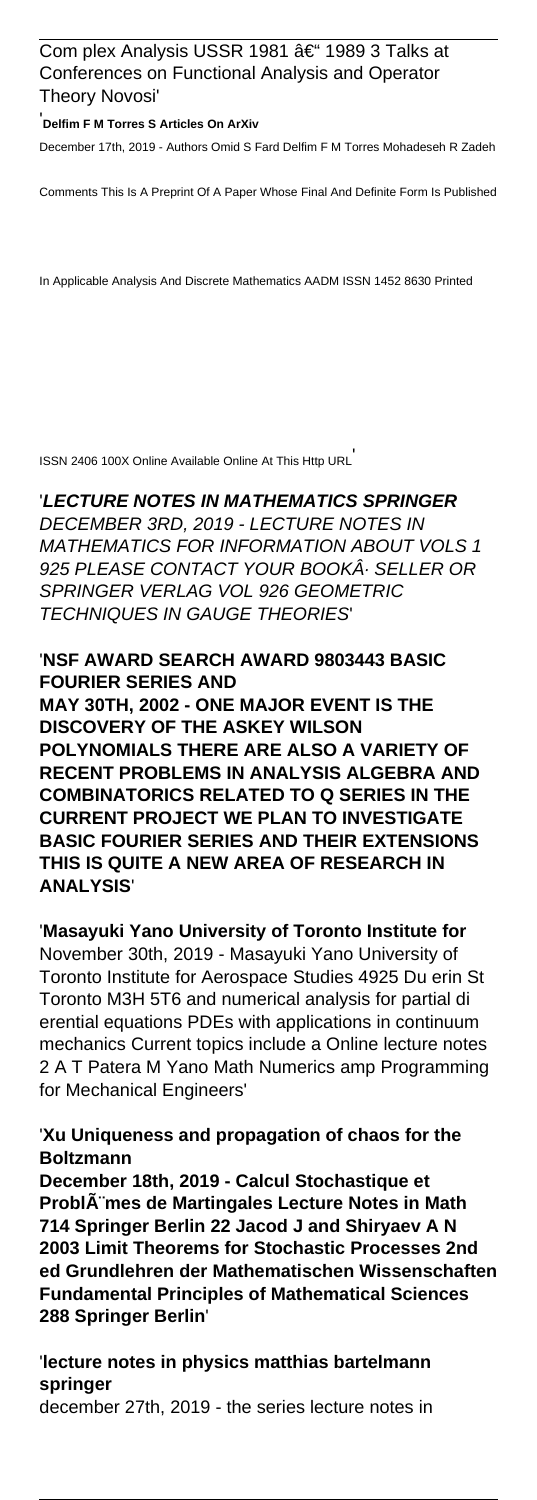physics lnp founded in 1969 reports new developments in physics research and teaching quickly and informally but with a high quality and the explicit aim to summarize and communicate current knowledge in an accessible way'

# '**CONDITIONS FOR OPTIMALITY OVER H INFTY SIAM JOURNAL**

NOVEMBER 21ST, 2019 - PROCEEDINGS OF THE 2011 AMERICAN CONTROL CONFERENCE 4457 4462 2002 A CONSTRAINED APPROXIMATION PROBLEM ARISING IN PARAMETER IDENTIFICATION LINEAR ALGEBRA AND ITS APPLICATIONS 351 352 487 500' '**General relativity Wikipedia**

November 8th, 2019 - General relativity also predicts the existence of gravitational waves which have since been observed directly by the physics collaboration LIGO In addition general relativity is the basis of current cosmological models of a consistently expanding universe'

# '**Spline Space And Its B Splines On An N 1 Direction Mesh In Rn**

November 12th, 2019 - Journal Of Computational And Applied Mathematics Volume 144 Issues 1†"2 1 July 2002 Pages 241 250 Spline Space And Its B Splines On An N 1 Direction Mesh In R N  $\hat{a}^+$ 

'**A nine point finite difference scheme for one dimensional**

**October 9th, 2019 - B Szyszka " An interval version of cauchys problem for the wave equation ― in Proceedings of the International Conference on Numerical Analysis and Applied Mathematics 2014 AIP Conference Proceedings 1648 edited by T E Simos and C Tsitouras American Institute of Physics Melville NY 2015 pp 800006–1– 800006–4** Google Scholar<sup>"</sup>mikhail v solodov biÂ<sup>a</sup>nio da matemÂ<sub>i</sub>tica no brasil

december 12th, 2019 - in lecture notes in computer science vol 1685 pp 1112 1119 p amestoy et al editors springer verlag 1999 a hybrid projection proximal point algorithm m v solodov and b f svaiter journal of convex analysis 6 1999 59 70 globalization strategies in successive linearization methods for variational inequalities''**Publications of Ian A Hiskens University of Michigan**

December 15th, 2019 - I Beil I A Hiskens and S Backhaus Frequency regulation from commercial building HVAC demand response Proceedings of the IEEE Vol 104 No 4 IEEE Journal on Emerging and Selected Topics in Circuits and Systems Vol 5 No 3 Load recovery in voltage stability analysis and control Proceedings of NSF ECC Workshop on''**mathematical works by uppsala university**

**december 22nd, 2019 - mathematical works by svante janson department of mathematics uppsala university books papers proceedings lund 1986 lecture notes in math 1302 springer berlin 1988 interpolation spaces and allied topics in analysis proceedings lund 1983 lecture notes in math 1070 springer berlin 1984**'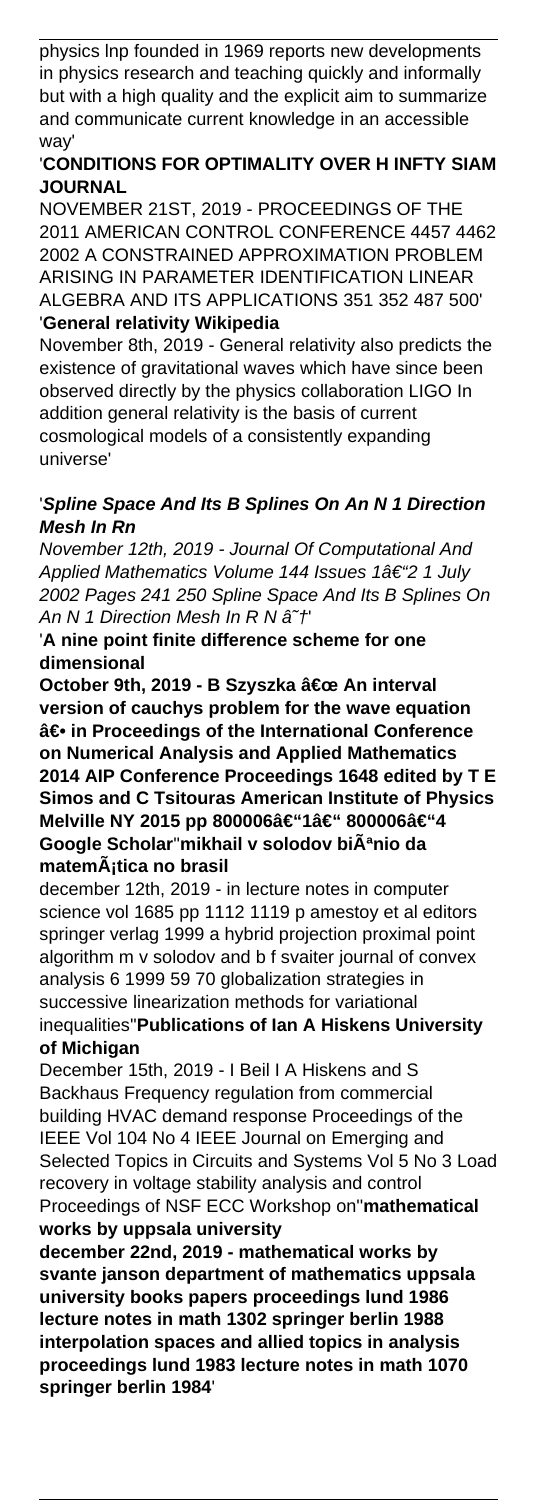### '**leszek rutkowski homepage**

december 16th, 2019 - soft computing is a key concept for the creation of such human friendly technology in our modern information society professor rutkowski is a pioneer in this field having devoted himself for many years to publishing a large variety of original work'

#### '**Louis Durlofsky s Profile Stanford Profiles**

December 22nd, 2019 - Louis Durlofsky is part of Stanford Profiles official site for

faculty postdocs students and staff information Expertise Bio Research Publications

and more The site facilitates research and collaboration in academic endeavors

#### '**PUBLICATIONS WEB MA UTEXAS EDU**

DECEMBER 26TH, 2019 - SELECTED LECTURE NOTES FROM THE SCHOOL

TOPICS IN PDE S AND APPLICATIONS 2008 A CRM AMP FISYMAT JOINT

ACTIVITY HELD AT THE UNIVERSIDAD DE GRANADA GRANADA APRIL 7 11

#### AND AT THE CENTRE DE RECERCA MATEMÃ TICA IN BELLATERRA MAY 5 9

2008 EDITED BY XAVIER CABRé AND JUAN SOLER ADVANCED COURSES IN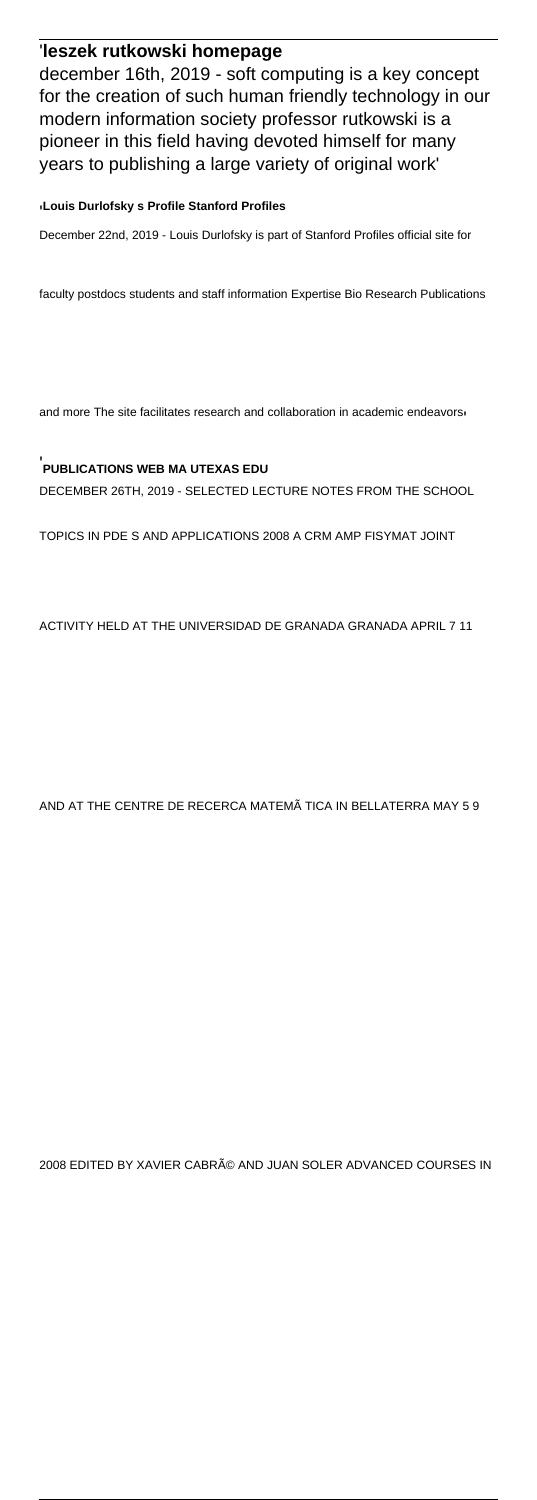### '**CAMERON UNIVERSITY**

December 17th, 2019 - Contemporary Computational Methods in Numerical Analysis Part I Methods Involving Fr<sub>A</sub>©chet Differentiable Operators of Order One Mathematical Monographs Timisoara 74 West University of Timisoara Department of Mathematics Publishing House of the University of Timisoara Timisoara Romania 2002 viii 170 pp MR 2053593 2005a 65051a Monograph' '**Non parametric regional VTEC modeling with Multivariate**

November 24th, 2019 - Non parametric regional VTEC modeling with Multivariate Adaptive Regression B Splines Topics in Numerical Analysis Lecture Notes in Mathematics vol 965 Springer Berlin Heidelberg 1982 pp 79 112 M Durmaz M O Karslioglu M NohutcuRegional vtec modeling with multivariate adaptive regression splines Advances in Space'

# '**Introduction to Property Testing by Oded Goldreich**

November 5th, 2019 - It provides a wide range of algorithmic techniques for the design and analysis of tests for algebraic properties properties of Annals of Mathematics Vol 174 1 pp 561†579 Property Testing Current Research and Surveys Lecture Notes in Computer Science Vol 6390 Springer 2010 135 O Goldreich On multiple input problems''**SIAM JOURNAL ON NUMERICAL ANALYSIS**

DECEMBER 13TH, 2019 - SIAM JOURNAL ON NUMERICAL ANALYSIS 55 6 THE EFFECT OF THE SENSITIVITY PARAMETER IN WEIGHTED ESSENTIALLY NON OSCILLATORY METHODS TOPICS IN NUMERICAL PARTIAL DIFFERENTIAL EQUATIONS AND SCIENTIFIC COMPUTING 23 50 SUBSCALE CAPTURING IN NUMERICAL ANALYSIS PROCEEDINGS OF THE INTERNATIONAL CONGRESS OF MATHEMATICIANS 1449 1459''**PROCEEDINGS OF WCE 2016 JUNE 29 JULY 1 2016 LONDON U**

DECEMBER 17TH, 2019 - VINEET SAHOO AND RATHINDRANATH MAITI STATE OF STRESS IN STRAIN WAVE GEAR FLEXSPLINE CUP ON INSERTION OF DRIVE CAM EXPERIMENT AND ANALYSIS LECTURE NOTES IN ENGINEERING AND COMPUTER SCIENCE PROCEEDINGS OF THE WORLD CONGRESS ON ENGINEERING 2016 29 JUNE 1 JULY 2016 LONDON U K PP966 971''**Lecture**

### **Notes in Mathematics Home Springer**

December 26th, 2019 - Lecture Notes in Mathematics Edited by A Dold and B Eckmann 965 Topics in Numerical Analysis Proceedings of the S E R C Summer School Lancaster July 19 August 21 1981'

# '**FAILURE DIAGNOSIS OF A GEAR BOX BY RECURRENCES JOURNAL**

OCTOBER 31ST, 2019 - THE RECURRENCE ANALYSIS METHOD IS USED IN THE MECHANICAL DIAGNOSIS OF A GEAR TRANSMISSION SYSTEM USING TIME DOMAIN DATA LECTURE NOTES IN MATHEMATICS VOL APPLICATION OF COMPUTER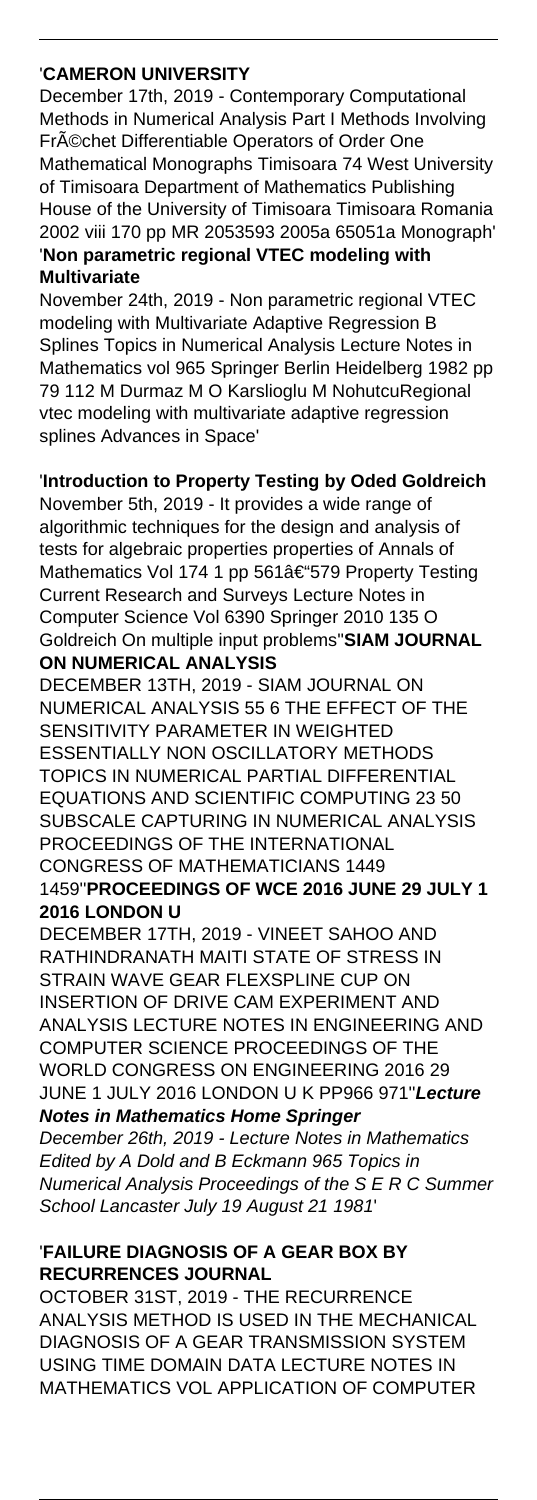### TECHNOLOGY TO MOLD DESIGN AND NUMERICAL SIMULATION ANALYSIS OF AUTOMOBILE IDLE GEAR'

'Publications 1990 1999 †" Section of Statistics December 4th, 2019 - Institute of Mathematical Statistics Lecture Notes and Monograph Series Volume 31 Hayward Rousseeuw P J Croux C and Hossjer O 1995 Sensitivity Functions and Numerical Analysis of the Repeated Median Slope Computational Statistics 10  $71$ †"90 The IMA Volumes in Mathematics and Its Applications Vol 34 pp 195 $\hat{\sigma}$   $\leq$  203

#### '**Sergei Suslov iSearch**

December 25th, 2019 - Sergei Suslov studies the mathematical foundations that underlie much of theoretical physics including relativity quantum mechanics wave phenomenon and optics The mathematical tools involve approximation theory orthogonal polynomials theory of group representations integral transforms and computer algebra systems are used to carry out computations''**PDF Expanded Spatial Four Link Motion And Path**

December 14th, 2019 - Expanded Spatial Four Link Motion And Path Generation With Order And Branch Defect Elimination Proceedings Demand Or Costs Or Damages Whatsoever Or Howsoever Caused Arising Directly Or Indirectly In Connection With Or Arising Out Of The Use Of This Material Inverse Problems In

Science And Engineering''**History Of Mathematical Notation Wikipedia**

December 22nd, 2019 - The History Of Mathematical Notation Includes The Commencement Progress And Cultural Diffusion Of Mathematical Symbols And The Conflict Of The Methods Of Notation Confronted In A Notation S Move To Popularity Or Inconspicuousness Mathematical Notation Comprises The Symbols Used To Write Mathematical Equations And Formulas'

#### '**VITA ARIZONA STATE UNIVERSITY**

**NOVEMBER 19TH, 2019 - CLASSICAL ANALYSIS AND APPROXIMATION THEORY ORTHOGONAL POLYNOMIALS AND Q SPECIAL FUNCTIONS THEORY OF GROUP REPRESENTATIONS INTEGRAL TRANSFORMATIONS AND THEIR APPLICATIONS IN THEORETICAL AND MATHEMATICAL PHYSICS COMPUTER ALGEBRA AND SPECIAL FUNCTIONS**''**BIBLIOGRAPHY SPRINGER**

DECEMBER 22ND, 2019 - THEORY AND OF THE OTHER TOPICS TOUCHED UPON IN THESE NOTES STATISTICAL MECHANICS POLYMERS C ANDERSON AND C GREENGARD VORTEX METHODS LECTURE NOTES IN MATHÂ EMATICS VOL 1360 SPRINGER NEW YORK MATHEMATICS DEPT LECTURE NOTES UNIVERSITY OF CALIFORNIA BERKELEY A J CHORIN VORTEX MODELS AND BOUNDARY LAYER'

### 'A<del>n Interval Version Of Cauchy's Problem For</del> **The Wave**

November 26th, 2019 - The Paper Is Devoted To Interval Versions Of Cauchy's Problem In Homogeneous Wave Equation Lecture Notes In Computer Science 7134 Springer 2012 Pp 157 " Central Difference Interval Method For Solving The Wave Equation  $a \in \mathbb{I}$ n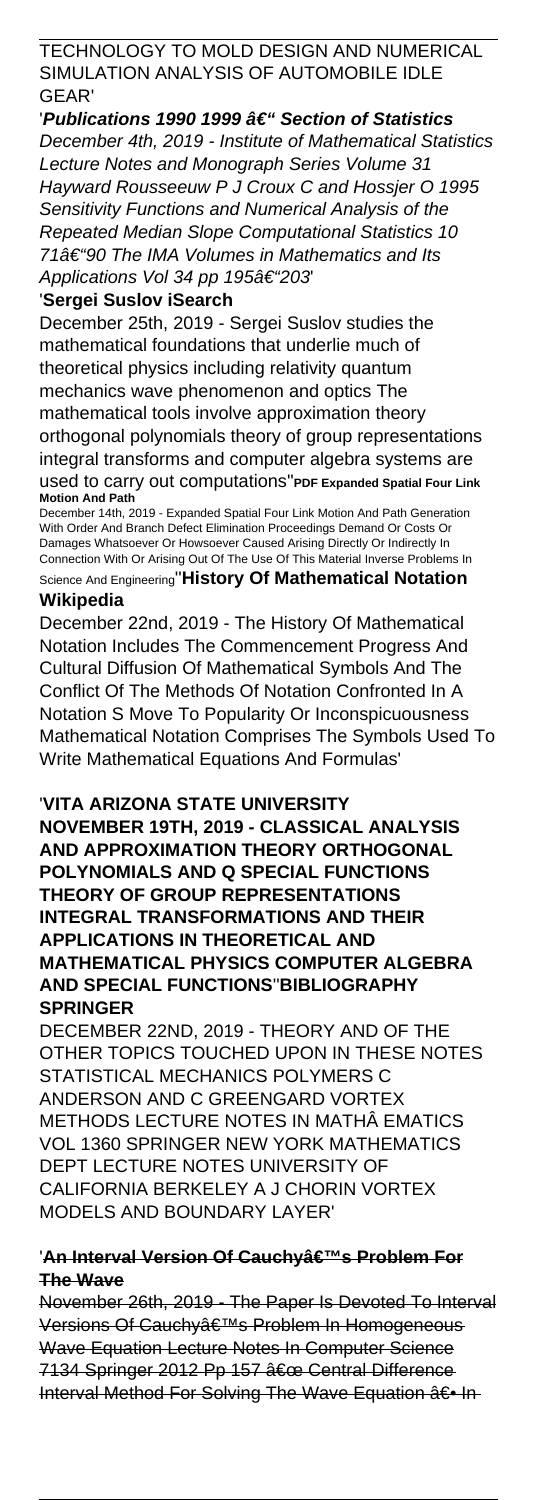International Conference Of Numerical Analysis And Applied Mathematics 2010 Edited By S T E Et Al' '**Computational Science ICCS 2007 7th International December 21st, 2019 - Numerical Simulation Of Static Noise Margin For A Six Transistor Static Random Access Memory Cell With 32nm Fin Typed Field Effect Transistors Pages 227 234 Li Yiming Et Al**'

'**JOURNAL OF PHYSICS CONFERENCE SERIES IOPSCIENCE** DECEMBER 2ND, 2019 - IF YOU WOULD LIKE MORE DETAILED INFORMATION REGARDING JOURNAL OF PHYSICS CONFERENCE SERIES PLEASE VISIT CONFERENCESERIES IOP ORG AND IF YOU ARE INTERESTED IN PUBLISHING A PROCEEDINGS WITH IOP CONFERENCE SERIES PLEASE VISIT OUR PAGE FOR CONFERENCE ORGANIZERS''**PDF LECTURE NOTES IN COMPUTER SCIENCE RESEARCHGATE** DECEMBER 13TH, 2019 - LECTURE NOTES IN COMPUTER SCIENCE 892 IEEE TRANSACTIONS ON PATTERN ANALYSIS AND MACHINE INTELLIGEN CE VOL 26 NO 7 JU LY 2004 THE AUTHOR IS WITH MICROSOFT RESEARCH ONE MICROSOFT WAY REDMOND WA 98052 894 IEEE TRANSACTIONS ON PATTERN ANALYSIS AND MACHINE INTELLIGEN CE VOL 26 NO 7 JU LY 2004 FIG 1''**Stability Bifurcation and Quenching Chaos of a Vehicle** November 20th, 2019 - Free Online Library Stability Bifurcation and Quenching Chaos of a Vehicle Suspension System Research Article by Journal of Advanced Transportation Transportation industry Numerical analysis'

'**Rogue Waves In Multiphase Solutions Of The Focusing** November 25th, 2019 - Rogue Waves Appearing On Deep Water Or In Optical Fibres

Are Often Modelled By Certain Breather Solutions Of The Focusing Nonlinear

SchrĶdinger FNLS Equation Which Are Referred To As Solitons On Finite

Background SFBs''**Device Modelling Group Asen Asenov** December 21st, 2019 - V P Georgiev and A Asenov Multi scale Computational Framework for Evaluating of the Performance of Molecular Based Flash Cells Numerical Methods and Applications Lecture Notes in Computer Science Vol 8962 pp 196â€"203 2015"numerical **methods for kinetic equations acta numerica may 22nd, 2014 - in this survey we consider the development and mathematical analysis of numerical methods for kinetic partial differential equations vol 1501 of aip conference proceedings 1998 advanced numerical approximation of nonlinear hyperbolic equations vol 1697 of lecture notes in mathematics springer cooley**''**syllabus gt department of mathematics fnspe ctu in prague**

december 9th, 2019 - the lecture discusses the basic properties of numerical methods for solving elliptic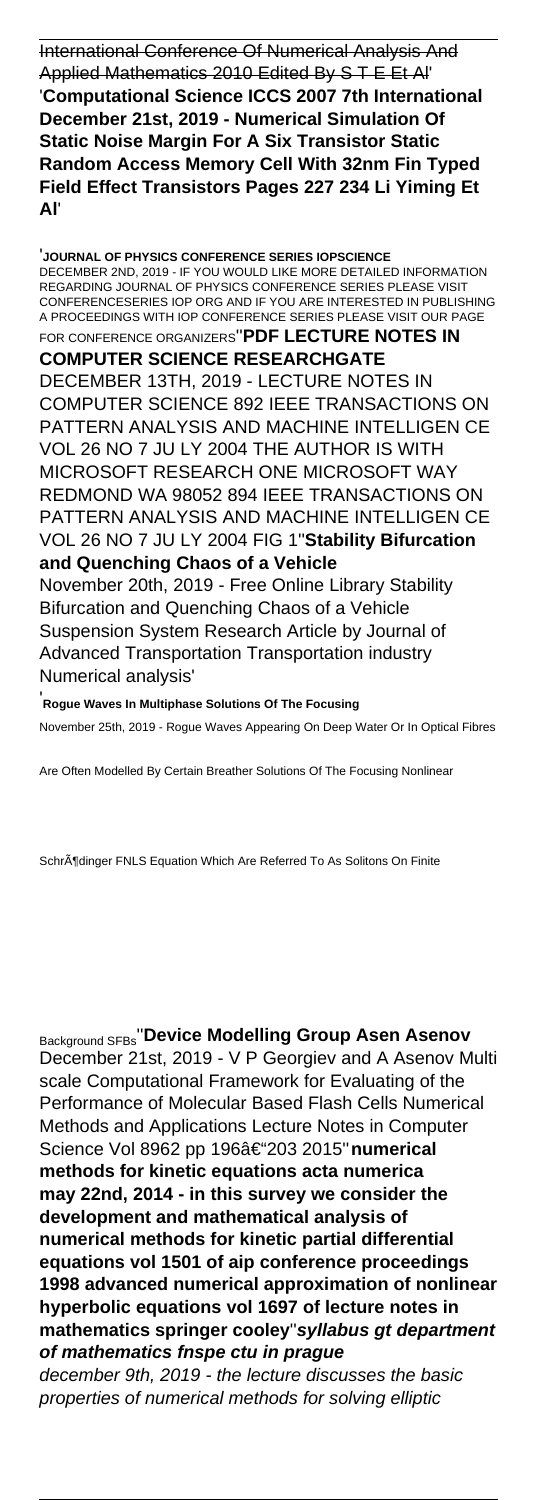# parabolic and hyperbolic equations the modified equation and the numerical viscosity outline finite difference method fdm for linear conservation law equation explicit implicit upwind'

'**Borzi Alfio Lehrstuhl für Mathematik IX**

December 22nd, 2019 - A Borzì Introduction to Multilevel Methods Lecture Notes in

Mathematics Oxford University Computing Laboratory Wolfson Building Parks Road

Oxford OX1 3QD 1994 A Borzi The Splitting Formulation of Multilevel Methods and

Some Applications technical report NA94 03 Oxford University Computing Laboratory

1994'

#### '**FST Academic Staff**

December 26th, 2019 - Singular Integrals and Fourier Multipliers On the Unit Spheres and Their Lipschitz Perturbations Advances in Applied Clifford Algebras Vol 11 S1 53 76 November 2001 Special Issue Clifford Analysis Proceedings of the Clifford Analysis Conference Cetraro Italy October 1998 John Ryan and Daniele C Struppa **Editors** 

#### '**Introducing The Use Of Positive And Negative Inertial**

June 23rd, 2005 - The Work Presented Here Shows That The Natural Frequencies Of Constrained Systems May Be Obtained From Asymptotic Models Of Corresponding Systems Where The Constraints Are Replaced By Artificial Mass Or Moment Of Inertia Of Very Large Positive And Negative Values This Offers A Convenient'